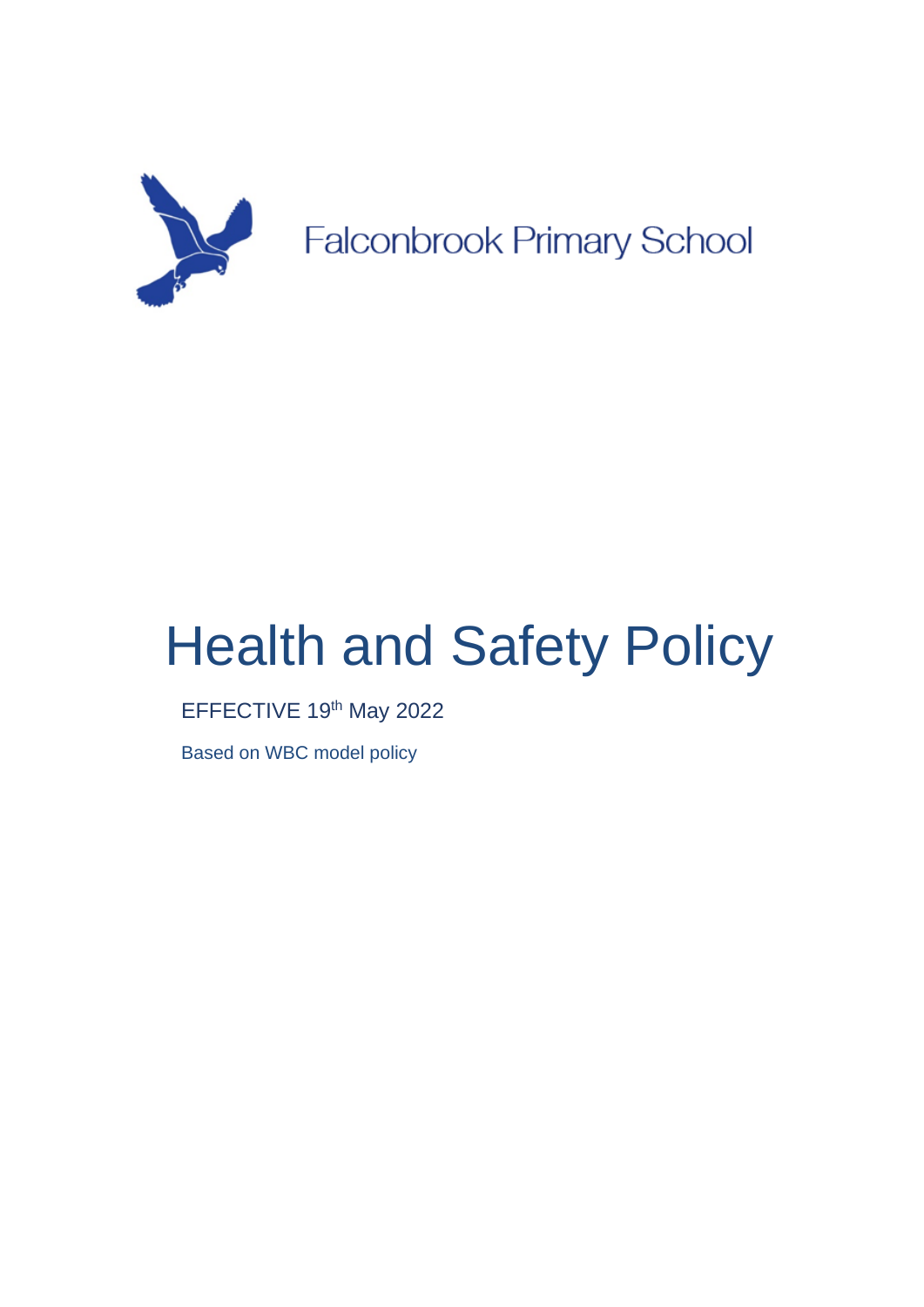# **Contents**

| Appendix 1 Codes of safe working practice (extract from WBC H&S handbook). 15 |  |
|-------------------------------------------------------------------------------|--|
| Appendix 2 Maps of fire-fighting equipment and alarm call points 19           |  |
|                                                                               |  |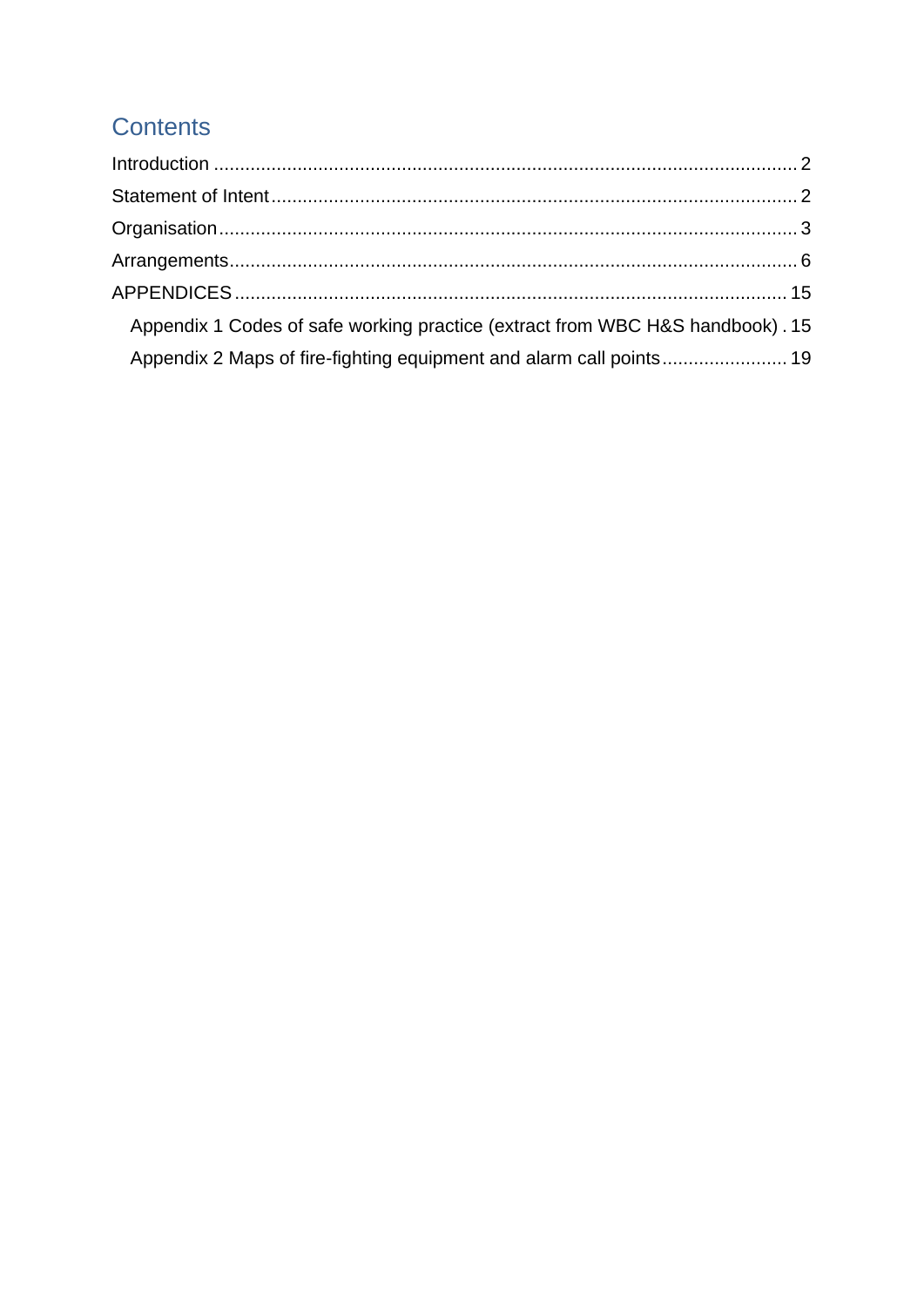# <span id="page-2-0"></span>**Introduction**

- 1.1. This document is provided by the Governing Board of Falconbrook Primary School in pursuance of the Wandsworth Council Policy and the Health and Safety at Work etc. Act 1974 and subordinate legislation.
- 1.2. The document acknowledges the School's legal responsibilities and outlines the objectives of the School for the health and safety of its staff, pupils and visitors.
- 1.3. The document is issued to all school staff who are to read, understand and comply with its requirements.

# <span id="page-2-1"></span>**Statement of Intent**

- 2.1 The Governing Board of Falconbrook Primary School accepts responsibility for all safety and environmental matters within the school including health and safety at work, environmental protection and fire safety. The Governing Board is aware of the requirements of the Health and Safety at Work etc. Act 1974, the Environment Protection Act 1990, the Environment Act 1995, the Regulatory Reform (Fire Safety) Order 2005 and other relevant legislation. In keeping with the spirit and intentions of the Acts, and in accordance with Wandsworth Council's policy statement and guidance on safety and environmental matters, an Organisation (paragraph 3) and Arrangements (paragraph 4), to ensure that the school meets its legal and moral obligations and complies with legislation, has been set up.
- 2.2 The Governing Board is committed to achieving the highest standards in all aspects of safety and environmental protection within the school. To achieve these high standards Codes of Safe Working Practice have been produced to provide a practical guide for staff on current legislation.
- 2.3 All employees have a duty to themselves, to their colleagues and to visitors and contractors to work safely and in a manner which prevents pollution and minimises the use of resources. All staff should read and co-operate with the requirements contained within this document.
- 2.4 Line Managers will make regular reviews of safety and environmental standards within their areas of responsibility to ensure compliance with all the standards as laid down.
- 2.5 Contractor and sub-contract staff and visitors have a similar duty of care and a right to a safe working environment. Like school staff, they must ensure that they comply with the requirements of this statement and the School Codes of Safe Working Practice.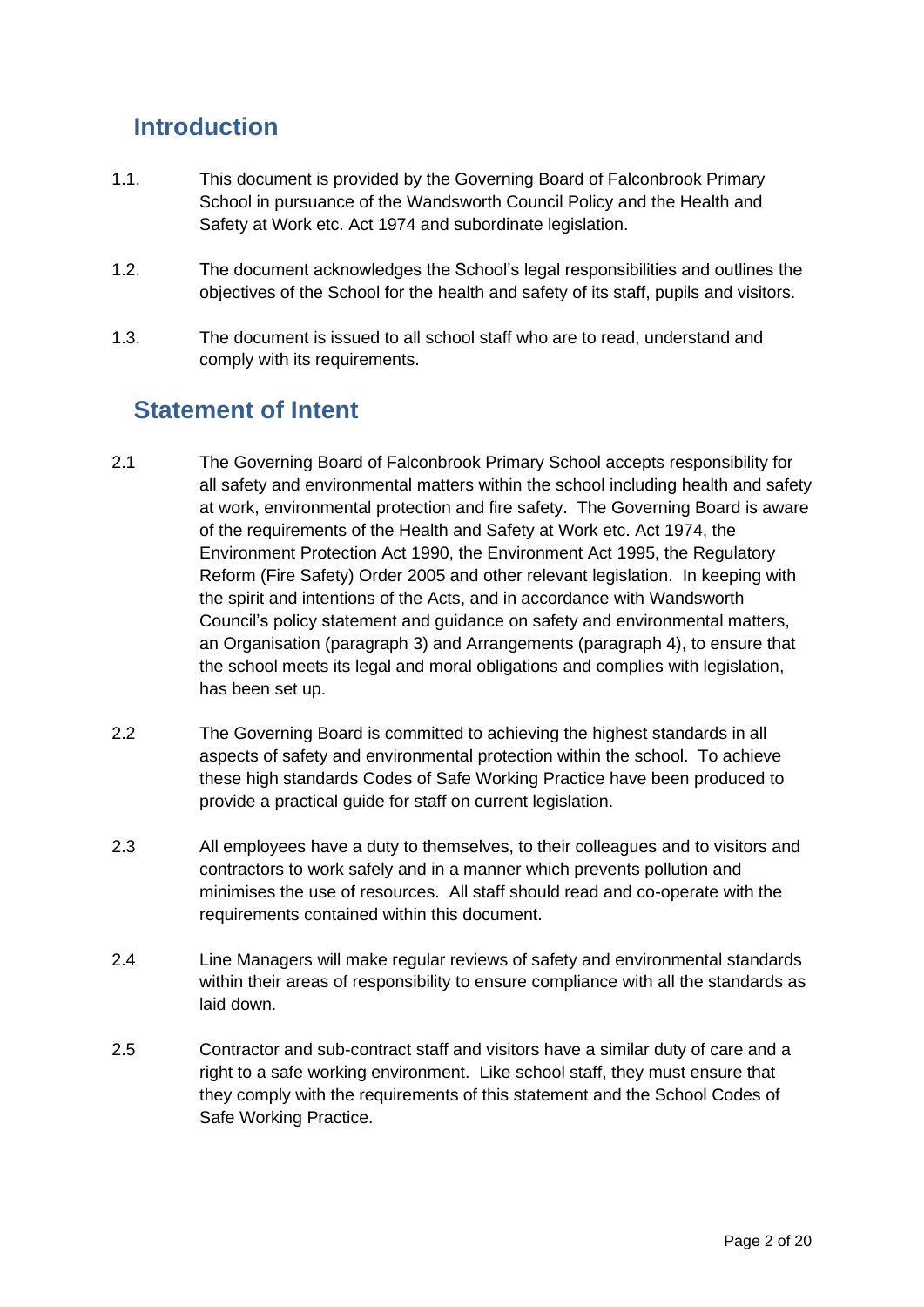# <span id="page-3-0"></span>**Organisation**

# **The Governing Board**

3.1.1 The Governing Board has overall responsibility for ensuring compliance with this Health and Safety Policy document. The Governing Board is responsible for:

- ensuring a Health and Safety Policy is in place
- monitoring the application of the Health and Safety Policy including consideration of inspection reports
- prioritising actions where resources are required
- ensuring actions are taken
- including health and safety on governor's meeting agenda
- allocate a health & safety link governor who reports back to the governing board on heath & safety at least once a year health and safety
- ratifying the Health and Safety Policy

# **The Head Teacher**

3.1.2 The Head Teacher has day to day responsibility for ensuring compliance with the policy statement and that all staff endeavour to ensure the safety of others; be they staff, pupils, parents, visitors, or contractors. Specifically, he/she will be responsible for:

- ensuring that the Health and Safety Policy is prepared and, together with the Governing Board, is regularly reviewed
- ensuring that an emergency evacuation procedure is in place and is regularly tested
- day-to-day management of all health and safety matters in the school in accordance with the Health and Safety Policy
- passing on information received on health and safety matters to appropriate people
- liaising with governors and Wandsworth Council Health and Safety Team on policy issues and any problems in implementing the Health and Safety Policy
- co-operating with and providing necessary facilities for trades union safety representatives

# **Business Manager**

- 3.1.3 The Business Manager is responsible for:
	- carrying out accident and other health and safety investigations and ensuring that accidents are reported under arrangements established by Wandsworth Council
	- ensuring regular inspections are carried out
	- submitting inspection reports to the Governing Board and Wandsworth Council Health and Safety Team
	- ensuring remedial action is taken where appropriate
	- arranging for any unsafe item of furniture, fitting or equipment to be withdrawn, repaired or replaced
	- identifying staff health and safety training needs

# **Senior Leadership Team**

3.1.4 The Senior Leadership Team is responsible for:

• day-to-day management of health and safety in accordance with the Health and Safety Policy and the direction of the Head Teacher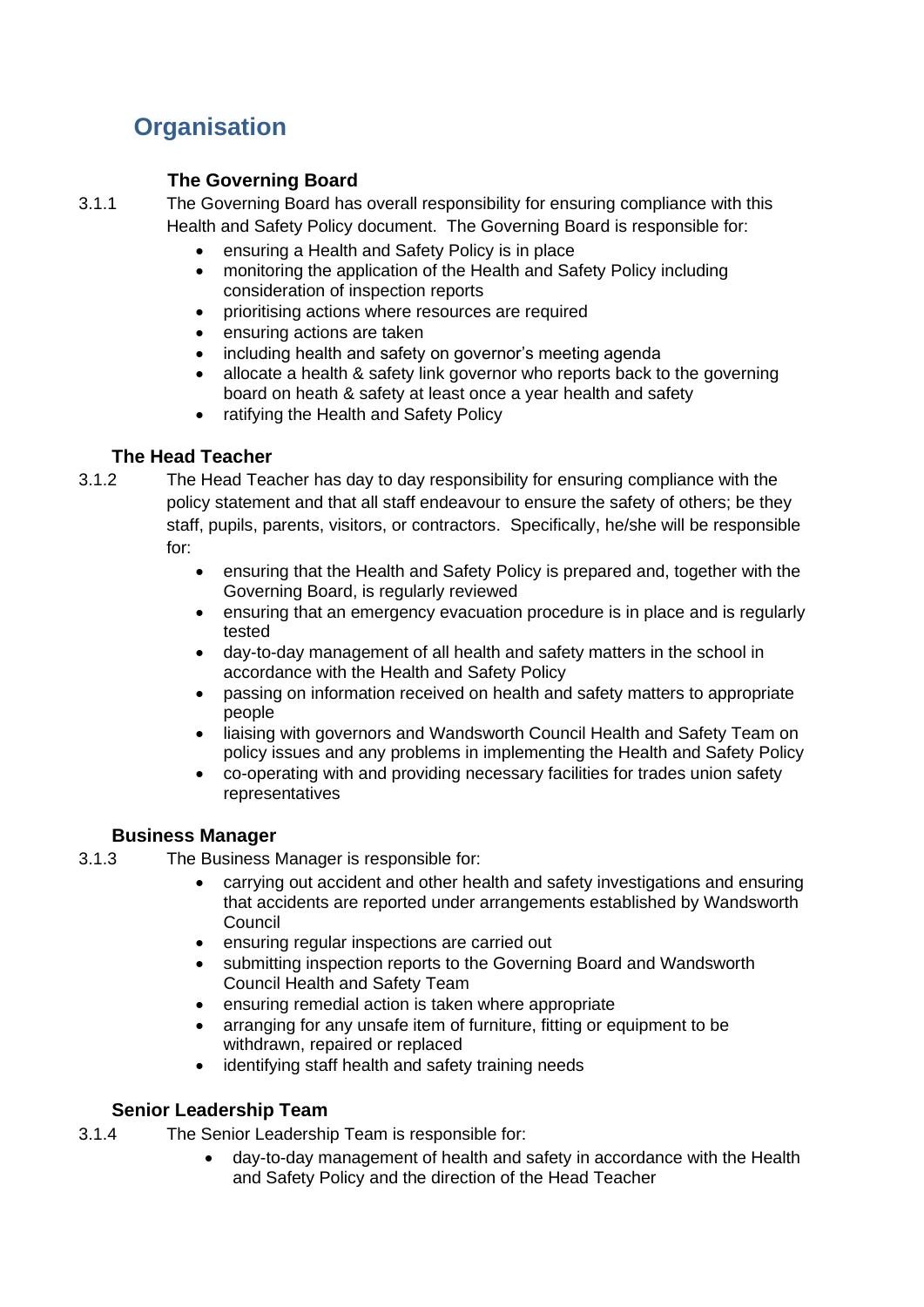- exercising effective supervision over those for whom they are responsible
- being aware of safe working practices and setting a good example personally
- carrying out regular inspections and making reports to the Head Teacher
- ensuring remedial action is taken where appropriate
- passing on information received on health and safety matters to appropriate people
- acting on reports from the Head Teacher or subordinate staff

#### **Premises Manager**

- 3.1.5 The Premises Manager is responsible for:
	- inspecting the buildings and site access on a daily basis ensuring that all fire escape doors are unlocked, escape routes are clear of obstruction and that access to the site is safe (for example by removing snow and ice in the Winter)
	- inspecting the buildings and equipment on a termly basis (during the last week of every term) and submitting a report to Wandsworth Borough Council
	- recording all defects noted and, if minor, effecting immediate repair
	- reporting major defects to be repaired by outside contractors/authorities to the Business Manager
	- ensuring that the fire alarm system is kept in a serviceable condition and for testing the system each week by operating a manual call point
	- assisting with the termly fire drill and recording the date of the drill, the evacuation time and the number of persons evacuated in the electronic Fire Log Book
	- ensuring fire appliances are properly maintained, checked and kept in designated positions and that fire signage is correctly displayed
	- all external contractors working within the school, reminding them of their obligations under this Policy and notifying them of any existing hazards
	- notifying the Business Manager of any hazards introduced by contractors on site
	- the correct storage of all equipment, tools, etc.
	- annually undertaking a risk assessment relevant to his/her work environment; and
	- annually checking all assets on the asset register; adding new items on receipt
	- ensuring all electrical appliances are Portable Appliance Tested annually and a record of testing is kept.

#### **First aiders**

- 3.1.6 First aiders are responsible for:
	- the first aid equipment found in boxes in the main hall, nursery and in rooms where first aiders work
	- recording when medicines are given to any person
	- recording any accident and subsequent treatment in the appropriate accident book
	- immediately informing the Head Teacher and/or the Deputy Head Teacher of accidents involving bumps to the head and face, fainting fits, severe cuts, bruises, broken teeth, and bones, etc.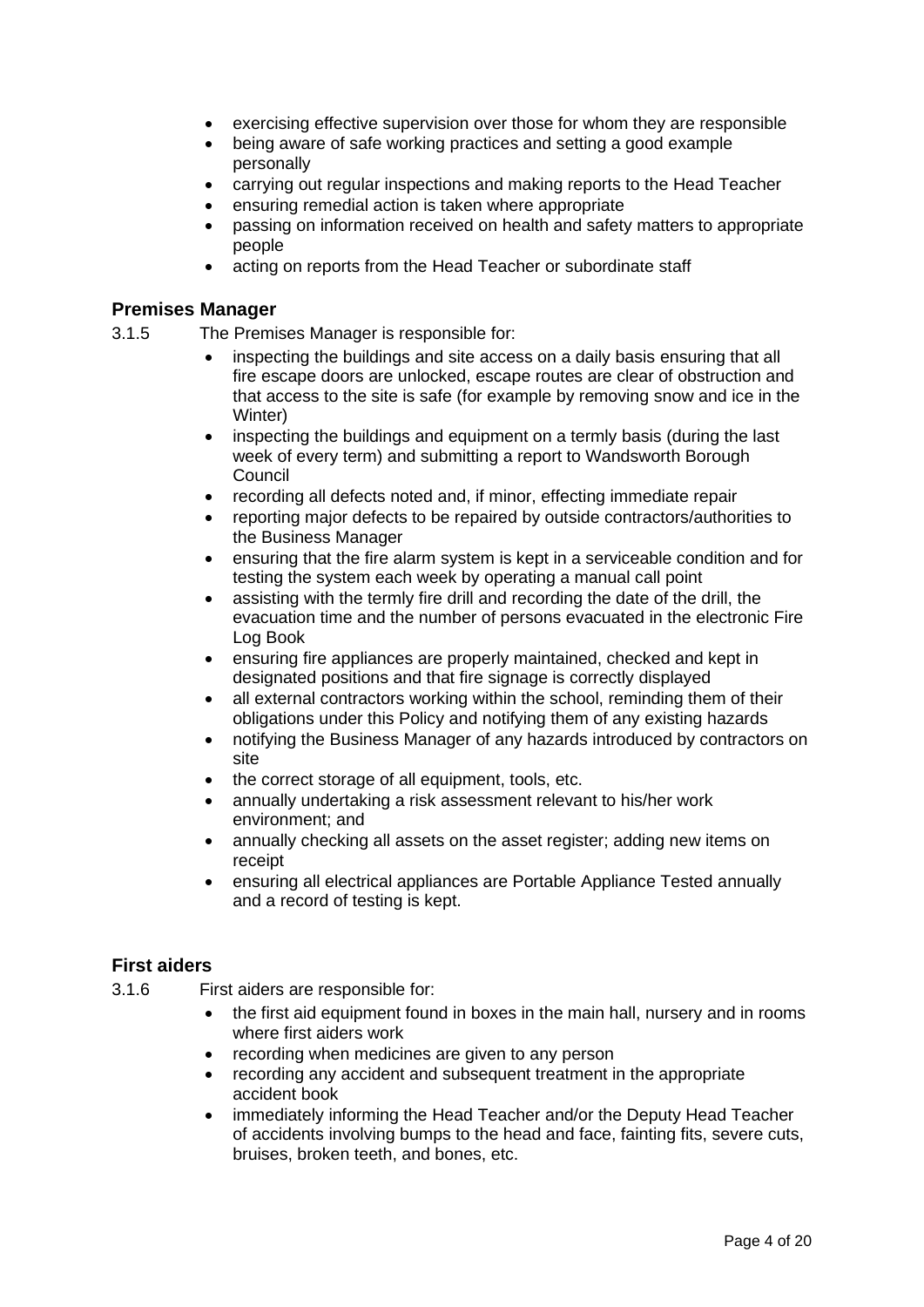- completing an Accident Form for all accidents which involve hospital treatment and passing this form to the Head Teacher. Completion must be within one day of the accident; and
- notifying parents of any case recorded in the accident book.

## **Employees**

3.1.7 All staff are responsible for:

- taking care of themselves and others who may be affected by their acts or omissions
- co-operating with the Head Teacher and Wandsworth Council to ensure that statutory requirements are met
- not interfering with or misusing anything provided in the interest of health, safety or welfare
- checking classrooms and work areas are safe and that fire exits are unlocked and unobstructed
- checking equipment is safe before use
- ensuring they are aware of safe procedures and that these are followed
- ensuring protective equipment is used when needed
- participating in inspections and the health and safety committee as appropriate
- bringing problems to the attention of the relevant manager
- reporting any accident involving children in classroom areas for which they have responsibility

#### **Wandsworth Council Health and Safety Team**

- 3.1.8 The Health and Safety Team will:
	- give advice and assistance to the Head Teacher in the discharge of their responsibilities in relation to health and safety
	- give advice to all staff in respect of health and safety by establishing and maintaining a Health and Safety Manual and associated Codes of Safe Working Practice
	- be the nominated Competent Person in respect of Health and Safety **legislation**
	- carry out regular audits of all health and safety management systems, policies and procedures
	- ensure that regular inspections of premises, and establishments where Wandsworth staff are occupiers, are carried out to ensure the maintenance of a safe working environment
	- receive regular reports of any accidents, injuries or near misses that occur, investigate such accidents reporting those that fall within RIDDOR to the Health and Safety Executive, analysing trends and proposing remedial actions to prevent reoccurrence
	- maintain adequate and up to date information of relevant law and safety management practice
	- coordinate liaison with the relative statutory body (Health and Safety Executive, London Fire and Emergency Planning Authority, etc.) during any investigations or inspections relating to Council operations; and
	- acting as professional advisor where requested.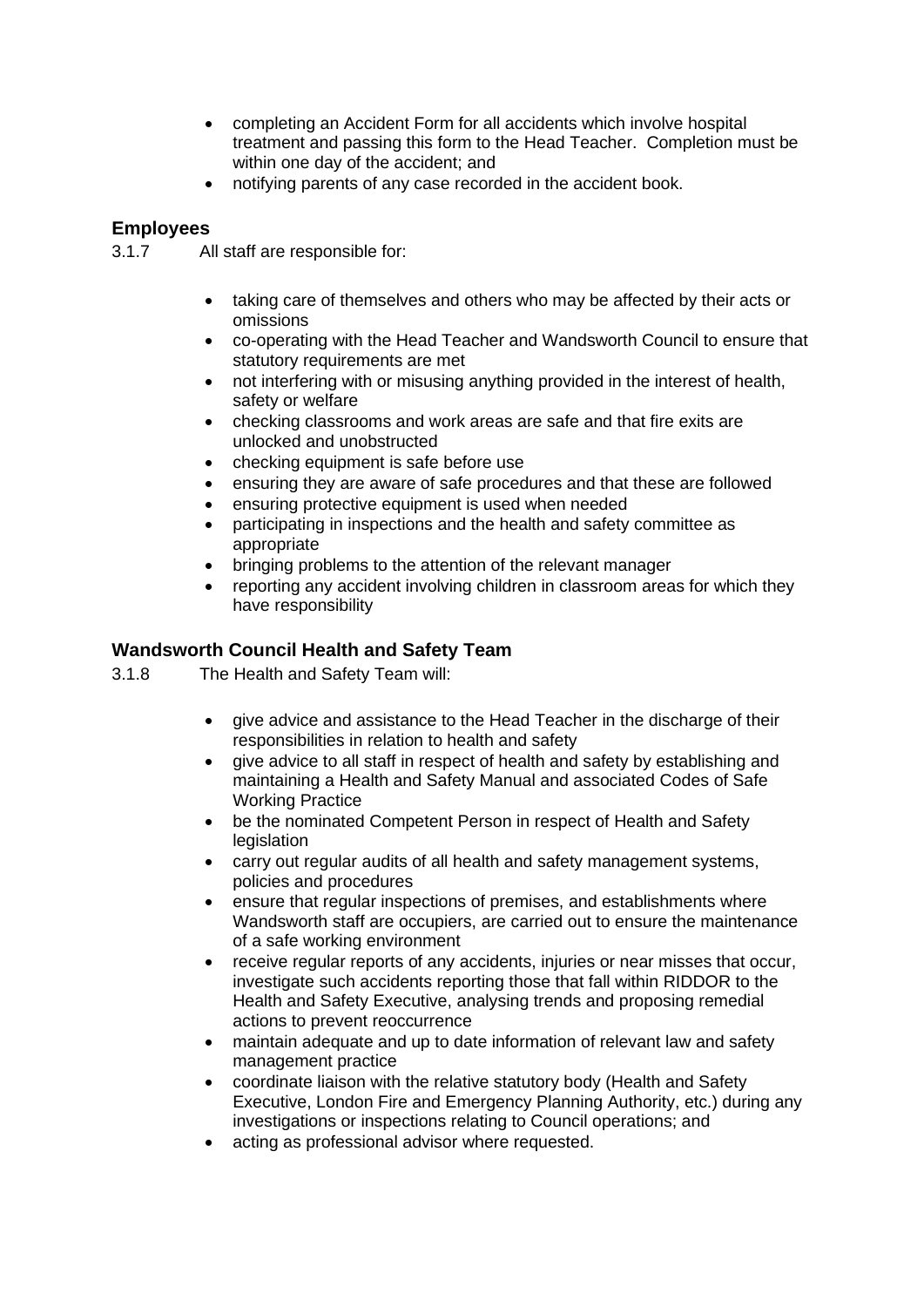#### **Health and Safety representatives**

3.1.9 The Governing Board and Head Teacher recognise the role of Health and Safety Representatives who may be appointed by a recognised Trade Union. Health and Safety Representatives will be allowed to investigate accidents and potential hazards, pursue employee complaints, and carry out school inspections within directed time wherever practicable. Trade Union Representatives are entitled to certain information, e.g., information relating to accidents, and to paid time away from the workplace to train for and carry out their health and safety functions. However, representatives are not part of the management structure and do not carry out duties on behalf of the Head Teacher or Governing Board.

# <span id="page-6-0"></span>**Arrangements**

#### **Risk assessments**

- 4.1.1 The Head Teacher will ensure that suitable and sufficient risk assessments are carried out where appropriate. Risk assessment will follow the following steps:
	- Identify hazards
	- Evaluate the risk that these hazards present and to whom
	- Identify suitable measures to reduce and control the risks
	- Record the significant findings
	- Monitor the effectiveness of the control measures
	- Review the risk assessment on a regular basis.
- 4.1.2 Specific risk assessments are required for violence, lone working, etc. where such a risk exists.
- 4.1.3 Full information, including the agreed proforma, is contained within the Health and Safety Manual, Chapter 5.

#### **Training**

- 4.1.4 Safety induction training must be given to all staff on commencement of work at the school. The proforma in Annex A to Chapter 11 of the Health and Safety Manual should be used for this.
- 4.1.5 All staff must be competent to perform their duties thus specific training is required where, for example, additional hazards exist or if specialist duties are required. Fire Wardens and Premises Managers are among those staff requiring specific training.
- 4.1.6 A record of all training courses attended by staff should be maintained, preferably in their Personnel File.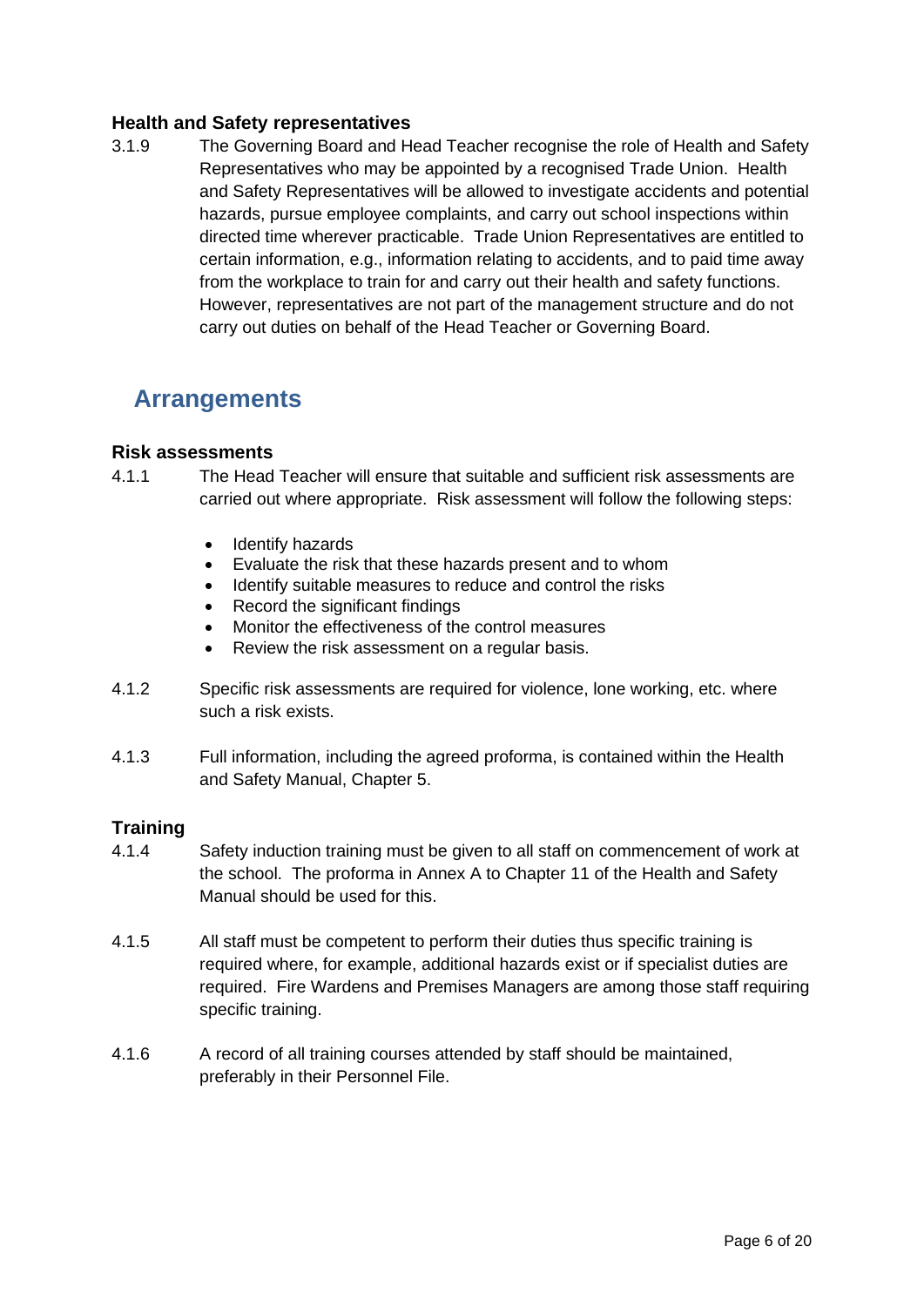# **First Aid**

- 4.1.7 The Head Teacher will ensure that a suitable number of staff are qualified to administer first aid in an emergency. Whilst a first aider is a voluntary position staff should be encouraged to undertake relevant training.
- 4.1.8 First aid boxes are situated throughout the school and are clearly identified. The contents will be checked on no less than a monthly basis by a nominated first aider and all deficiencies made good.
- 4.1.9 A record will be kept of every occasion when any member of staff, pupil or other person receives first aid treatment whether on school premises or as part of a school-related activity.

## **Administration of medicine**

4.1.10 Refer to the Managing Medicine/Supporting Pupils with Medical Conditions Policy.

## **Accident reporting**

- 4.1.11 The Procedures in Chapter 2 of Wandsworth Council Health and Safety Manual are to be followed. In summary these are:
- 4.1.12 All accidents, no matter how minor, that occur to members of staff, are to be reported using the Wandsworth Council accident reporting proforma, TC1297A. These are kept in the school office. A copy of the completed form is to be sent to the Council Health and Safety Team.
- 4.1.13 Accidents to pupils and visitors must be reported in the same way as those to employees. However, only those accidents which are as a result of the school's undertaking (i.e. as a result of the conditions of the premises, equipment or plant or lack of supervision) and require the injured person to be taken directly from the school to hospital by whatever means (car, taxi, ambulance) need to be recorded and reported using Council proforma, TC1297B. Those accidents to pupils arising out of activities not connected with the school's undertaking (e.g. activities in the playground such as collisions, slips and trips, etc.) still need to be recorded in the Accident Log Book.
- 4.1.14 Major accidents, i.e. any fatality, major injury, reportable disease or dangerous occurrence, must be reported immediately by telephone to the Council Health and Safety Team to enable a report to be submitted to the Health and Safety Executive in compliance with the Reporting of Injuries, Diseases and Dangerous Occurrences Regulations 1995.

#### **Fire precautions**

- 4.1.15 Every employee must ensure that:
	- they know what to do in the case of fire
	- they are familiar with the sound of the alarm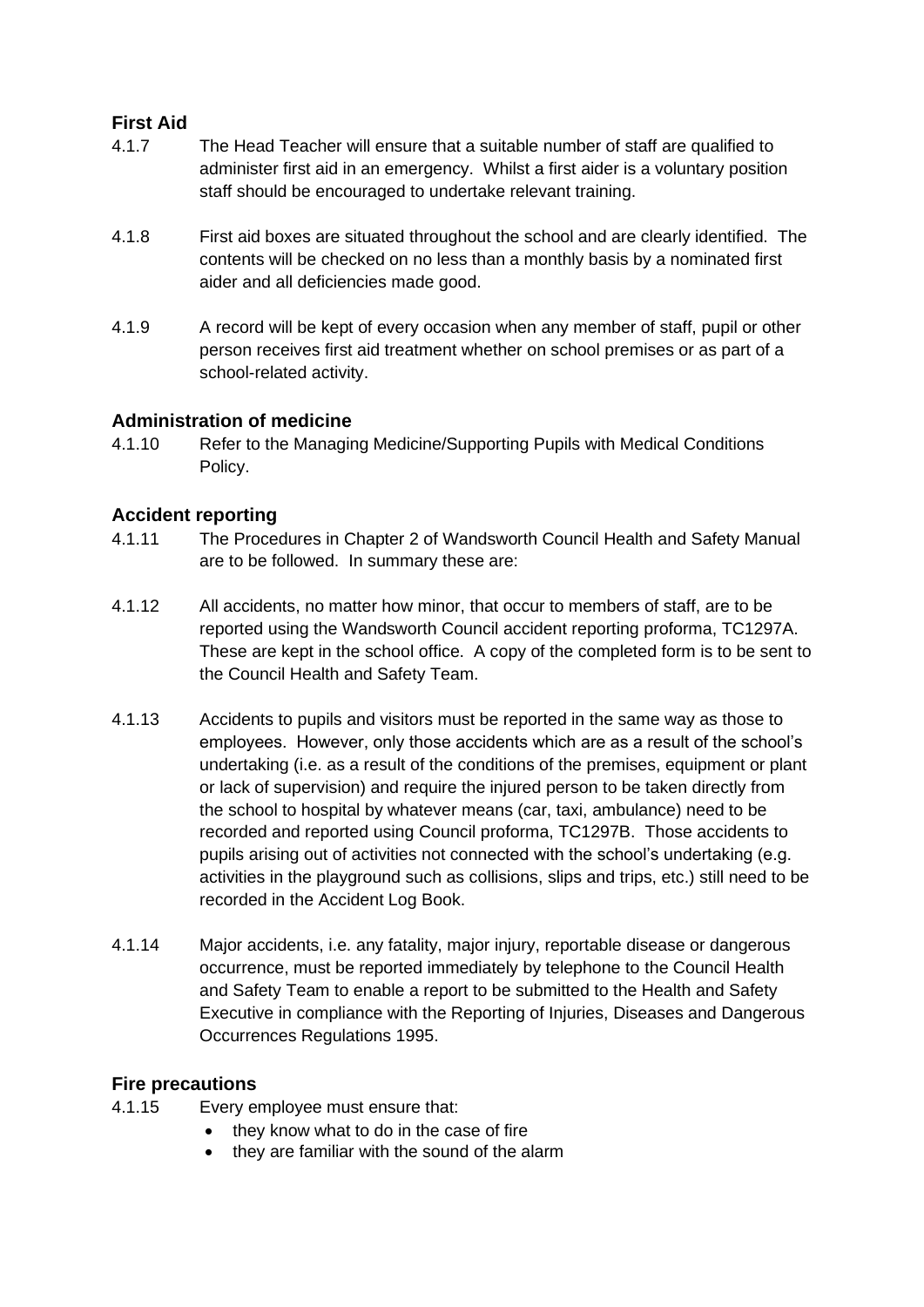- all classrooms and other areas are vacated immediately on hearing the fire alarm
- hazardous electrical appliances are disconnected and all doors shut when vacating the premises; and
- they always check for any potential fire hazard at the end of the day
- 4.1.16 Further, every employee must:
	- NEVER ignore a fire alarm or disregard any notice on fire prevention
	- NEVER smoke in the school buildings
	- NEVER be untidy and leave waste materials laying around
	- NEVER leave obstructions in passages or stairways
	- NEVER leave any temporary heating appliances burning when unattended
	- NEVER move or interfere with fire-fighting appliances
	- NEVER leave electrical appliances plugged in when not in use
	- NEVER leave furniture etc. by fire exits or placed directly in front of electrical heaters
- 4.1.17 Refer to the Evacuation Procedure for details of how exiting the building during a fire is managed. The fire assembly point is in the KS2 playground.
- 4.1.18 Alarm sounding points (manual call points) can be found at each staircase and every external doorway on the ground floor as follows:
- 4.1.19 Fire extinguishers can be found at each staircase access point and each corridor:

 $(W)$  = water;  $(F)$  = foam;  $(C)$  =  $CO<sub>2</sub>$ ;  $(F)$  = powder

4.1.20 All staff should know where the nearest fire-fighting appliances are and the alarm sounding points around the school – see Appendix 2. The fire alarm is tested weekly every Wednesday morning at 8am by the Premises Manager. Fire drills take place termly.

#### **Smoking and fire hazards**

- 4.1.21 Smoking is not allowed in school buildings.
- 4.1.22 Smoking is not allowed in the school grounds.
- 4.1.23 Matches, candles and combustible materials should not be kept on site.

#### **Use of machinery**

4.1.24 Care should be taken when using all machines. If anyone does not know how to use a particular machine they should ask for help and advice before attempting to use it.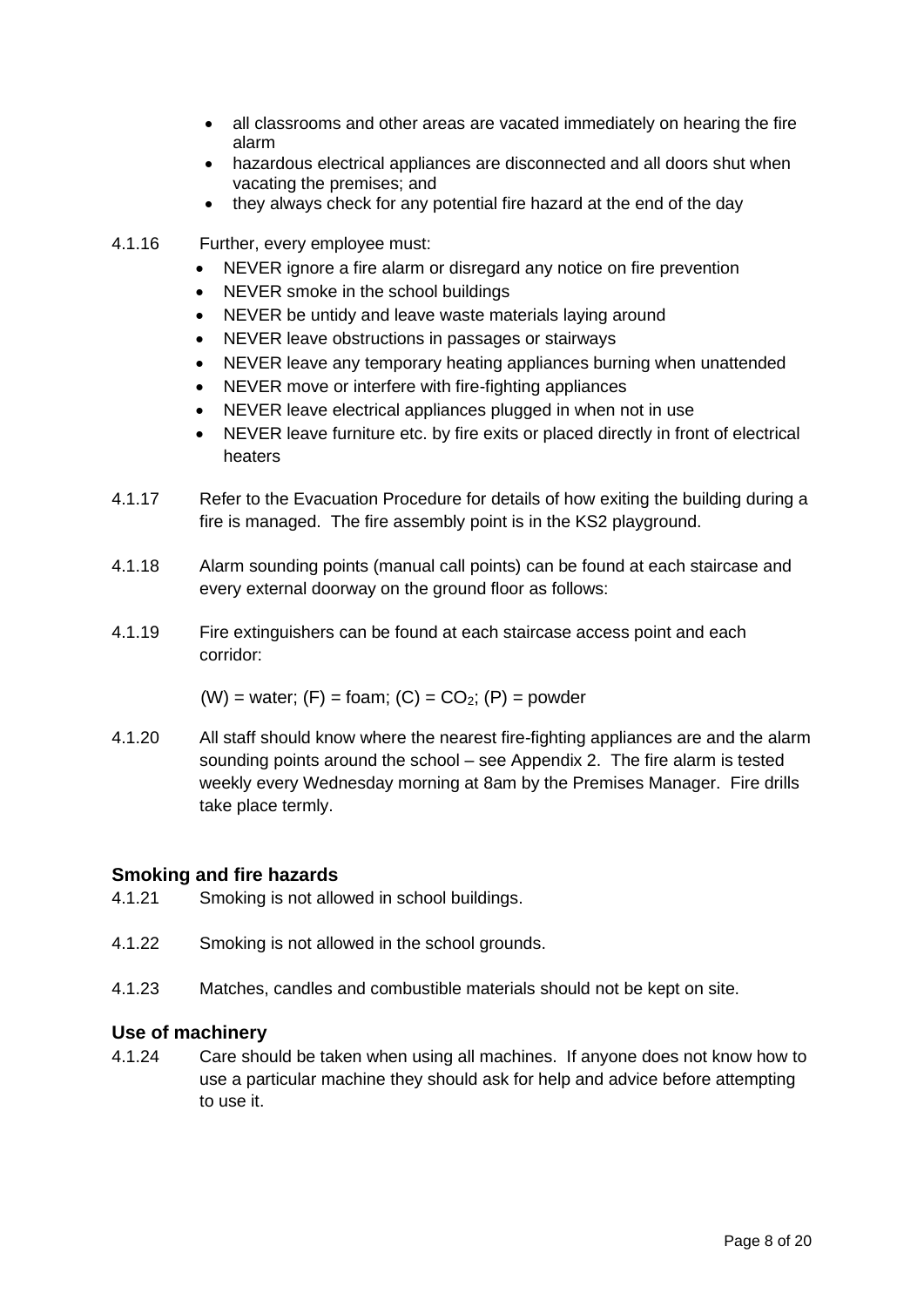- 4.1.25 If there is a fault with any electrical equipment, the staff member who notices the defect should report this directly to the Business Manager. The appliance should be taken out of use and marked as faulty.
- 4.1.26 All staff members must visually check all appliances prior to each use. If staff members are in any doubt as to whether the appliance is faulty or not, they should not use it.
- 4.1.27 Staff should not use their own electrical appliances at school.
- 4.1.28 Computers All computer users should take regular breaks from working on a screen. The school office has appropriate lighting for employees to work with computers.
- 4.1.29 Photocopying machine Instructions as to how toner is to be replaced in the machine are to be followed exactly. The machine should be switched off each evening.
- 4.1.30 Solvent abuse Children should not be allowed to use corrections fluids, Copydex and other solvent based products. They must be used only by an adult and stored with care.

## **Personal safety**

4.1.31 Two way radios are available from the office and carried by the Premises Manager and Business Manager. They should use them to alert help if required. They should be used in the playground to send for help when working alone.

#### **Pupil safety**

- 4.1.32 No child is to be left unattended anywhere in the school building, and should be escorted in an orderly fashion around the grounds – no running.
- 4.1.33 All children should be escorted when moving around the school, for example, to assembly, a P.E. lesson, etc. The teacher should remain with their class at all times unless they hand that responsibility over to another adult i.e. when the teacher has non-contact time or when the midday supervisors or LSAs are in charge.
- 4.1.34 No child is to carry glass or crockery and are to be reminded to take care when using scissors, compasses, etc.

#### **General safety**

- 4.1.35 All staff should ensure that working areas are sufficiently ventilated.
- 4.1.36 No hot drinks are to be walked around the school or taken onto the playground.
- 4.1.37 Only staff trained in how to move and assemble P.E. apparatus may set up this apparatus. The apparatus should be stored after use.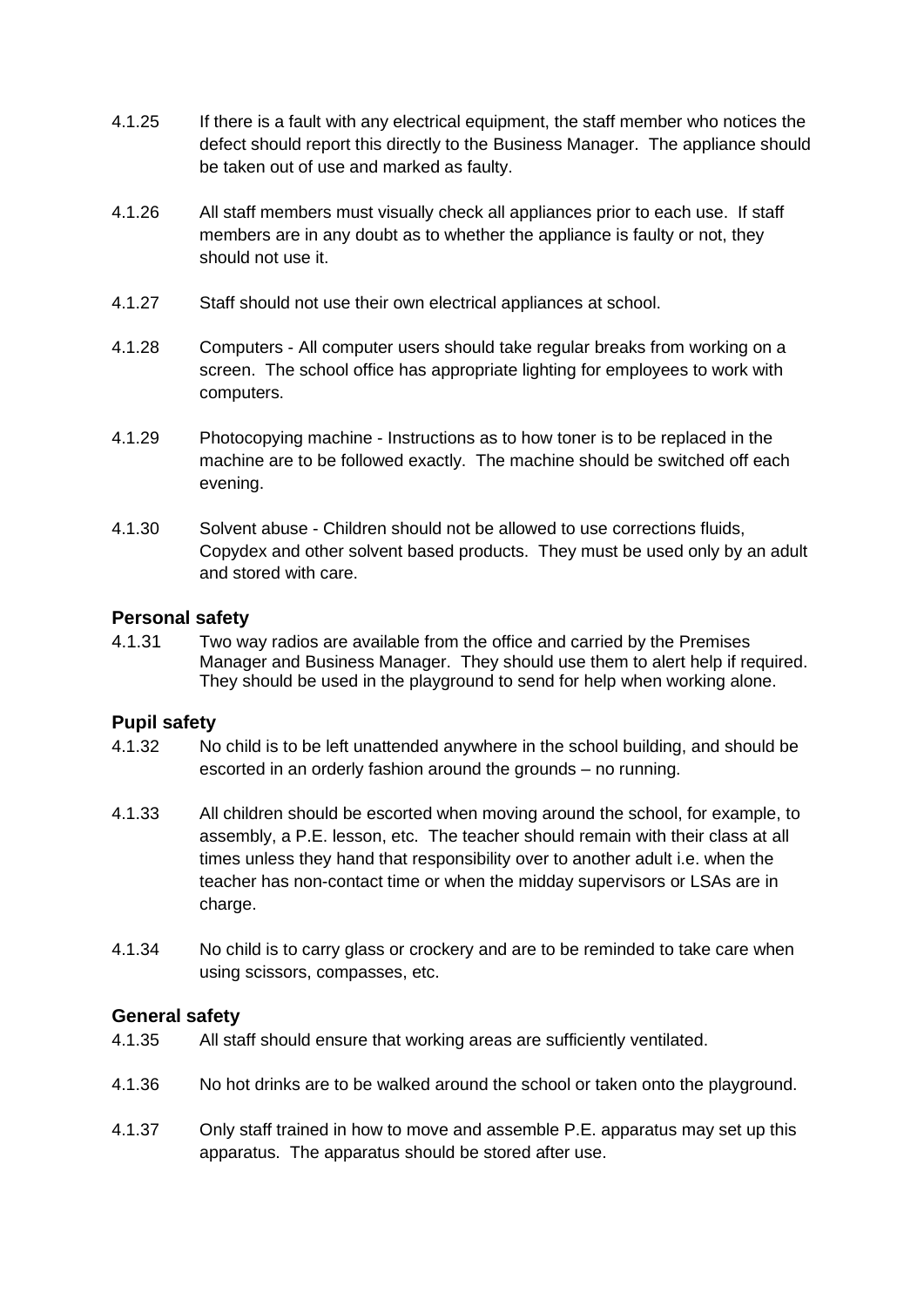- 4.1.38 All staff will be given a copy of the Staff Handbook and the Health and Safety Policy at the commencement of their contract.
- 4.1.39 Parking within the school grounds is not allowed during term time or when children are in school.

#### **Lone working**

- 4.1.40 A specific risk assessment will need to be carried out in order to establish specific hazards and control measures required to reduce the risk.
- 4.1.41 Lone working may occur in the case of a member of staff working late in the evening or where staff e.g. the Premises Manager or Business Manager is required to work during a weekend or school holiday.
- 4.1.42 Locking and unlocking the school should also be considered and, wherever possible, suitable communications systems put in place to minimise the risk.
- 4.1.43 All lone working must be approved in advance by the Head Teacher. Lone Workers must report to their line manager at the end of their shift within 15 minutes of their scheduled finish time unless an alternative arrangement has been agreed in advance in writing by the Head Teacher.

#### **Safeguarding – Access to school**

- 4.1.44 Parents and guardians are expected to deliver their children to the main playground. Nursery children are taken to the nursery entrance. Parents should collect their children from the main playground or nursery playground.
- 4.1.45 Parents must not take late children into the classroom but deliver them to the school office where their late arrival is recorded.
- 4.1.46 In order to make this easier for parents, all teachers and the Senior Leadership Team are available to speak to parents after school – on the playground from 3.30pm to 3.40pm, thus giving all parents the opportunity to pass on brief messages.
- 4.1.47 The main gate is opened before school at 8.45am and closed at 8:55am. After which late children must go to the school office. The gate is opened at 3:30pm and locked again at 3:40pm. Any children left will be taken inside the building by their teacher. Office staff will phone parents who are not collected at this time and their late collection is recorded.
- 4.1.48 All visitors and contactors will be instructed to report to the school office and sign in on the visitor management system before being handed a identity badge. All visitors must read the Safeguarding for Visitors leaflet on their first visit to the school.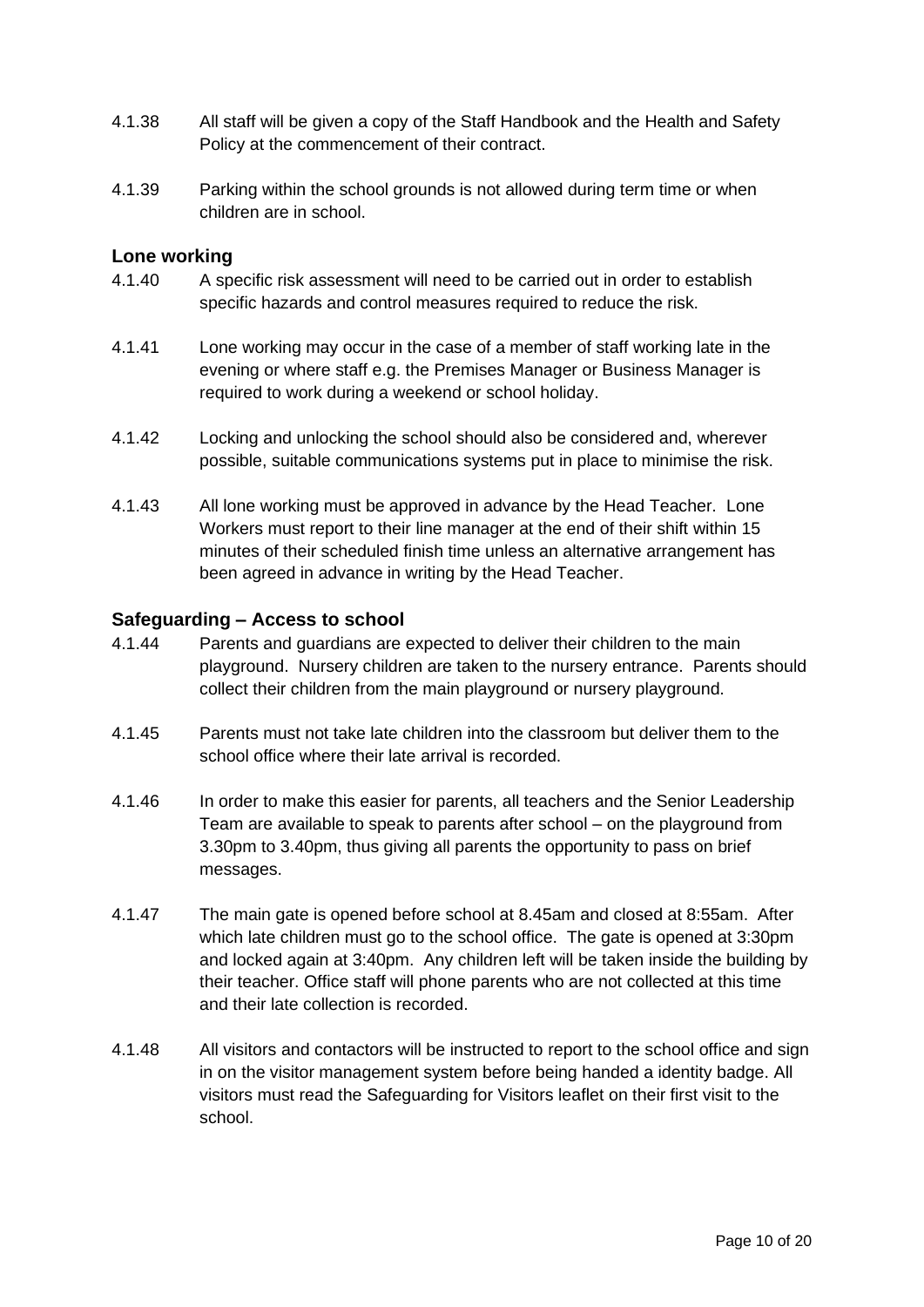Mandatory Identity Badges

- All members of staff must wear their identity badges at all times  $+ a$  BLUE lanyard
- Governors wear an identity badge on a PURPLE lanyard
- Visitors wear an identity badge on a **YELLOW** lanyard
- Visitors without a DBS wear an identity badge a RED lanyard.
- Visitors with a **RED** lanyard must not be left unaccompanied with children.
- 4.1.49 All staff, both teaching and support, have their police record checked before they begin work in the school, with spot checks every three years. The agencies that are used for supply staff vet their own staff. The school only uses agency staff who have been vetted in this way.

#### **Safeguarding – Collection of children**

- 4.1.50 Parents who wish to collect their children during the school day are requested to advise the school in advance with a reason for their absence and come to the school office. A member of the office staff will collect the child from the classroom and their early departure recorded. No child will be allowed to leave school during the day unaccompanied or with a parent, friend or relative who is not known to staff.
- 4.1.51 If a member of staff is unsure as to whether an adult has the legal right to collect a child, they should check with the Head Teacher, Deputy Head Teacher or member of the office staff.

#### **Safety on school visits**

- 4.1.52 The Deputy Head Teacher is the trained Education Visits Coordinator (EVC).
- 4.1.53 The EVC of an outing is responsible for all aspects of health and safety when off the school premises. A specific risk assessment must be completed for each outing. (A generic risk assessment may be used provided all aspects are the same).
- 4.1.54 When taking children out of school, a mobile contact number must be available be taken so that in an emergency the school can be contacted and contact can maintained between groups when travelling.
- 4.1.55 All residential visits and those where dangerous activities are involved must be authorised by the Local Authority and the Governing Board.

#### **Cash handling**

4.1.56 We are a cashless school. All payments to the school must be made through the school payment app..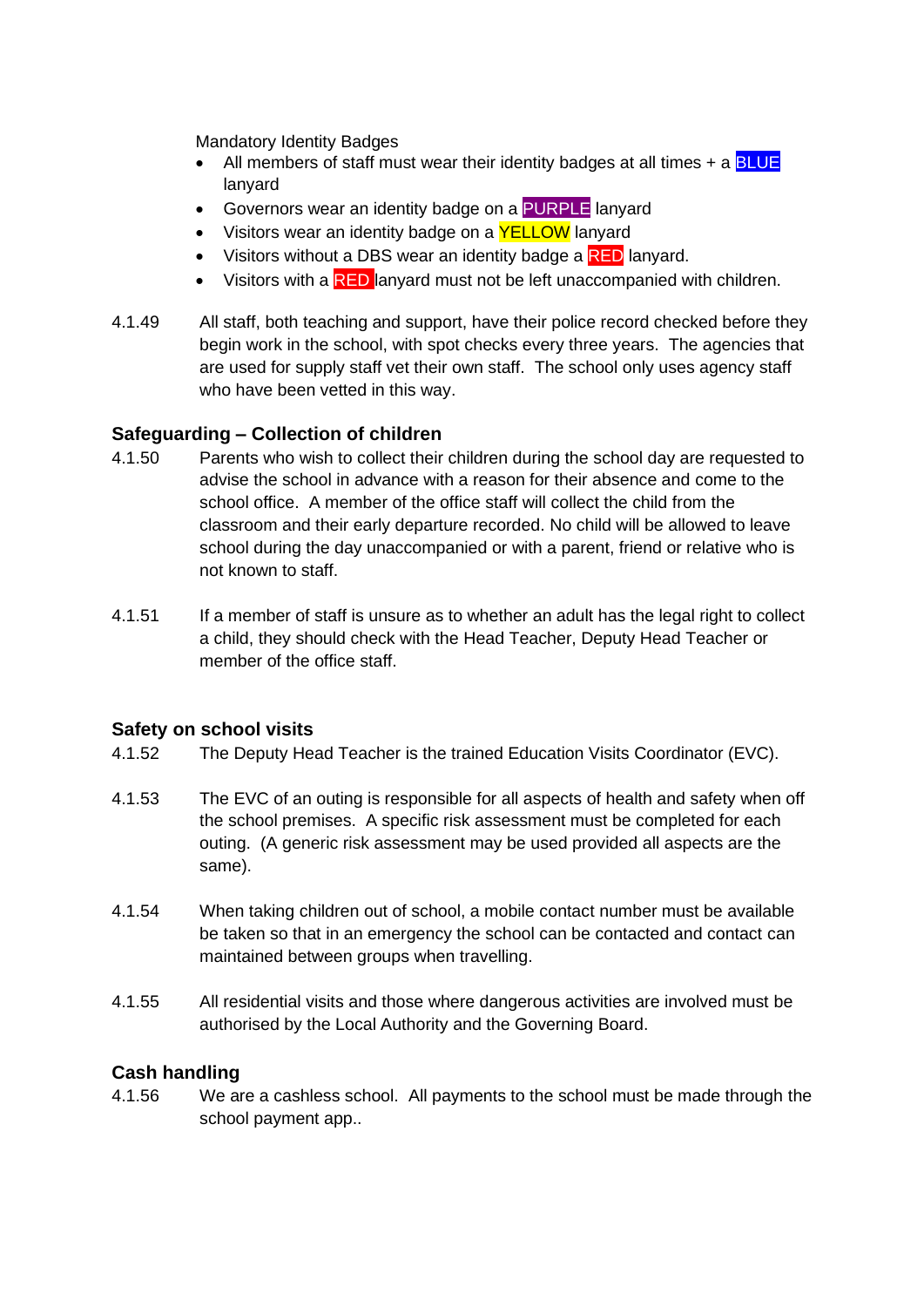4.1.57 There is a separate procedure for the collection and handling of cash donations e.g. sponsored activities, Christmas jumper day etc.

#### **Manual handling**

- 4.1.58 All staff involved in the lifting, pushing, pulling or carrying of equipment must receive training before carrying out such duties.
- 4.1.59 A specific risk assessment must be carried out for all manual handling operations.

#### **Tree safety**

- 4.1.60 All trees in school playgrounds of a particular age and height must be checked for disease and checked to guard against falling branches on a regular basis.
- 4.1.61 Similarly all low level bushes etc. should be checked to ensure that they do not present a risk to pupils, either of scratches or skin or eye penetration by sharp twigs.

#### **Asbestos**

- 4.1.62 A copy of the Asbestos Register is to be kept in the school office. All staff must be made aware of the dangers of disturbing asbestos, for example they must be instructed not to use drawing pins in asbestos board.
- 4.1.63 The Premises Manager should be familiar with the location of asbestos within the premises and must ensure that contractors access the Asbestos Register prior to commencing work in school.
- 4.1.64 The Asbestos Management Plan details how any asbestos containing material on the premises is to be protected and monitored.

#### **Hirers, contractors and others**

- 4.1.65 When the premises are used for purposes not under the direction of the Head Teacher then the principal person in charge of the activities will ensure that measures are taken to ensure the health and safety of those taking part in that activity. These measures must be of an equal or better provision to those stated within this Health and Safety Policy. When the activity is a school sponsored event the organiser, even if an employee, will be treated as a hirer and will comply with the requirements of the Health and Safety Policy.
- 4.1.66 When the premises are hired to persons outside the employ of the Governing Board it is a condition that all such hirers, contractors, and others using the school facilities or premises, are familiar with the requirements of the Health and Safety Policy. They will comply with all safety directives of the Governing Board and will not, without the prior consent of the Governing Board:
	- introduce equipment for use on the school premises
	- alter fixed installations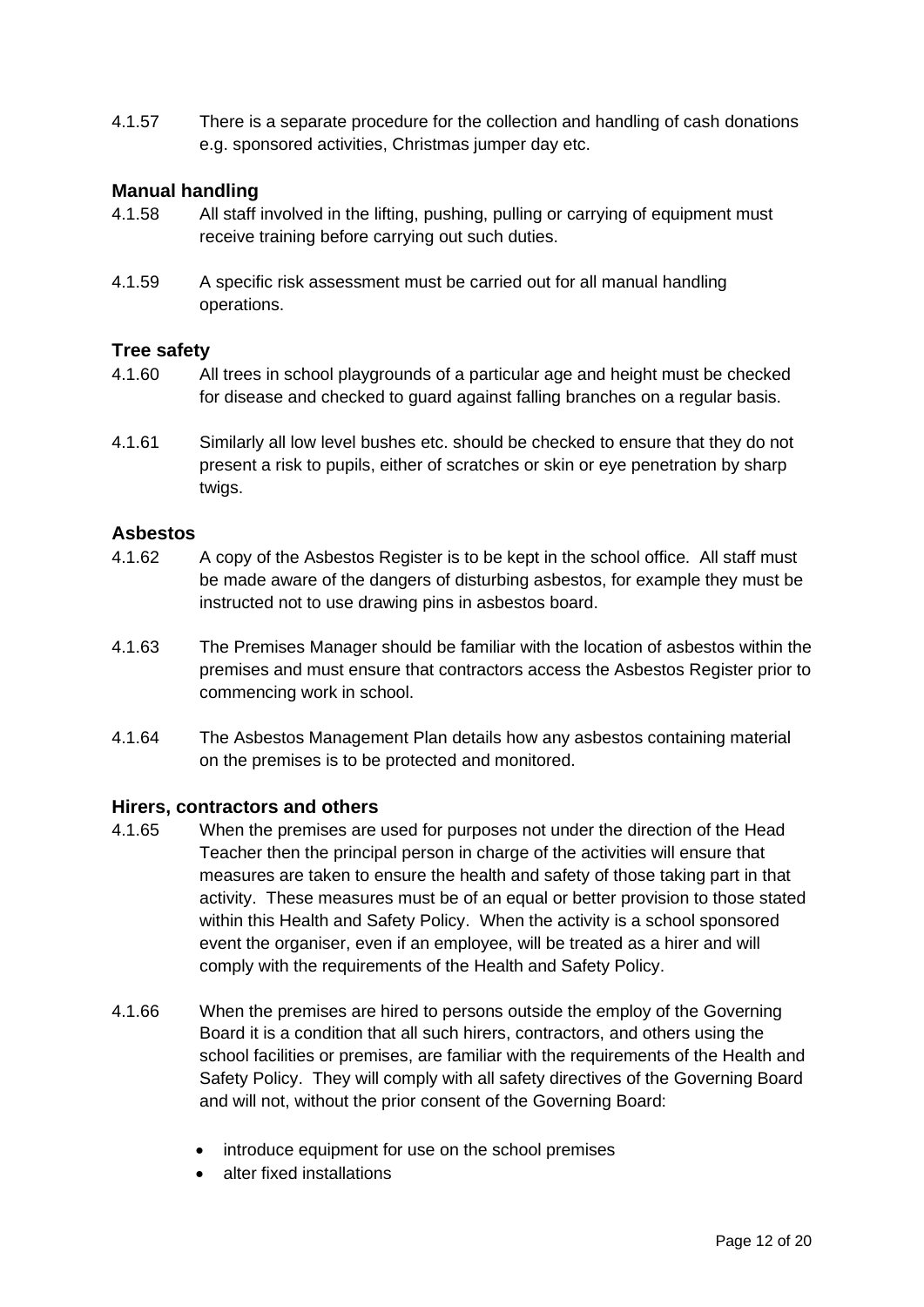- remove fire and safety notices or equipment
- take any action that may create hazards for persons using the premises or the staff or pupils of the school
- 4.1.67 Immediately prior to use the Premises Manager should meet and greet the user, ensure welfare facilities and emergency procedures are understood. Special requests e.g. rearranging classroom furniture etc are only actioned if they form part of the Lettings agreement. Any alterations to the environment e.g. alterations to the heating, ventilation including opening/closing of windows can be actioned by the Premises Manager at the beginning of the session. These alterations should be carried out by the Premises Manager and it should be made clear to the user that if any further changes are required during the hire they must summon the Premises Manager. As proof of due diligence the arrangements should be signed off by the user.
- 4.1.68 All contractors working on the site are required to ensure safe working practices by their employees and must pay due regard to the safety of all persons using the premises. In instances where, in the opinion of the Head Teacher, a dangerous situation or hazardous condition arises that a contractor fails to eliminate or make safe, the Head Teacher must take such actions as are necessary to prevent persons in his/her care from risk of injury. In extreme circumstances this may be by instructing the contractor to cease work until the condition is remedied.

#### **Staff consultative arrangements**

4.1.69 The Governing Board, through the Head Teacher, will make arrangements for an open door policy for staff to discuss and report health and safety issues.

#### **Emergency Planning**

- 4.1.70 The Head Teacher will ensure that a suitable and satisfactory Emergency Plan is prepared to cover all foreseeable situations which may place staff or pupils at risk. The Plan will be agreed by the Governing Board and regularly reviewed.
- 4.1.71 Procedures to deal with fire, bomb, gas leaks, electricity supply failure and natural disasters, for example, flooding should be included in the Plan.
- 4.1.72 Evacuation points need to be established as far from the building as possible and consideration must be given to an off-site assembly point in the event of the school not being immediately re-accessible following an emergency evacuation, for example in the case of major fire damage. This will provide shelter whilst parents are contacted to collect children.

#### **Monitoring**

4.1.73 The Health and Safety Policy is put into practice and monitored on a daily basis and the results of any monitoring carried out will be reported to the Governors. Termly Health & Safety monitoring inspections will be carried out, by means of a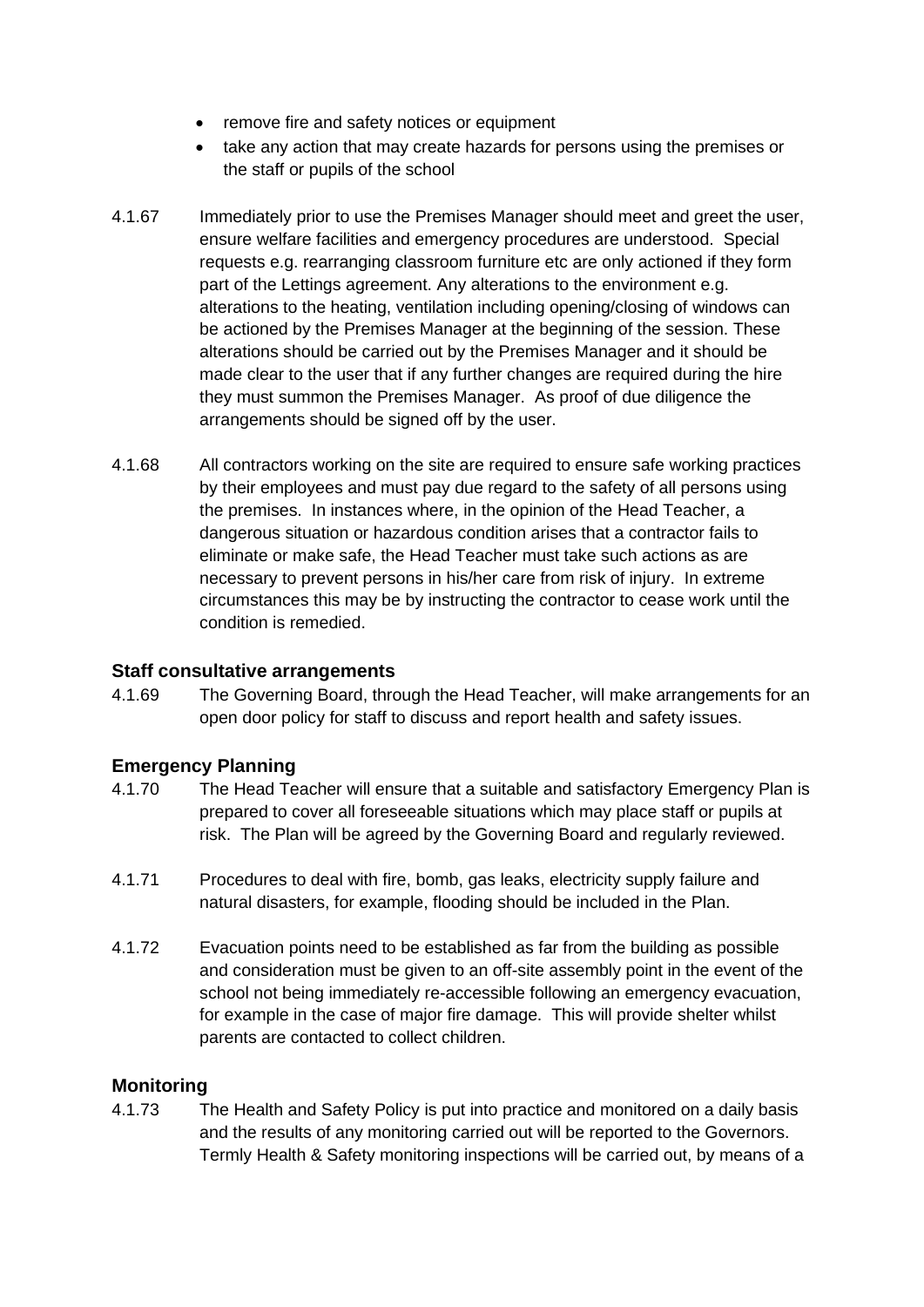walk around by the Premises Manager and Business Manager and on occasion by the Health and Safety Link Governor.

4.1.74 An annual health and safety audited by the local authority will take place annually. This report will include actions with allocated with deadlines and will be shared with governors. Items rectified will remain on the report for everyone to note and any items not rectified by the next inspection will be carried forward and documented in the next health and safety audit.

#### **Codes of safe working practice**

4.1.75 The Health and Safety Policy will be supplemented by WBC's codes of safe working practice – see Appendix 1. These codes will be followed by all staff and will assist in the application of this Policy.

#### **Review**

4.1.76 This policy will be reviewed by the full governing body annually or earlier if a significant change has occurred.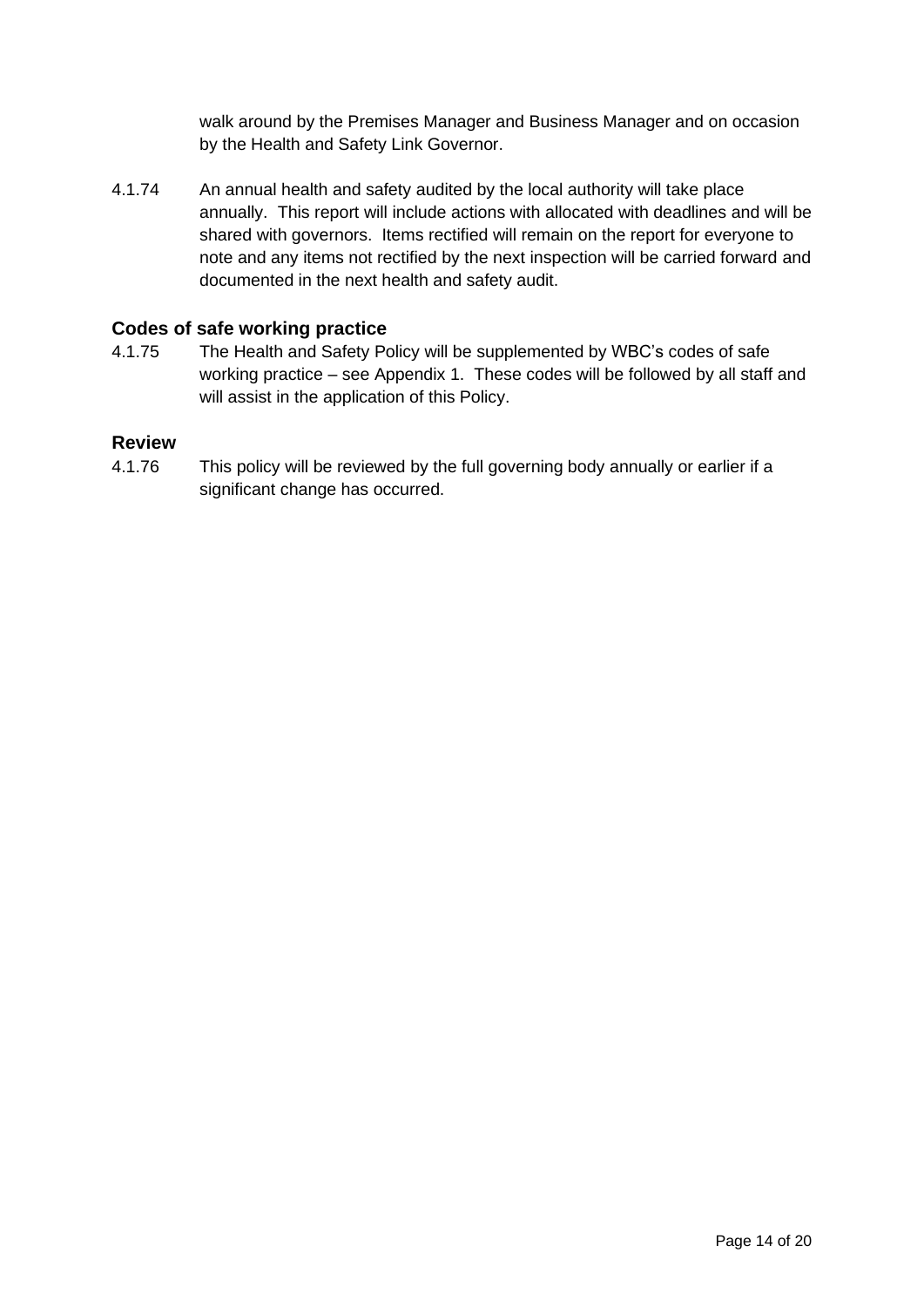# <span id="page-15-0"></span>**APPENDICES**

# <span id="page-15-1"></span>**Appendix 1 Codes of safe working practice (extract from WBC H&S handbook)**

# **5.1 Aims**

The aim of these Codes of Practice is to establish and maintain a safe and healthy environment throughout the school.

# **5.2 Classroom safety**

- 5.2.1 Class teachers have a duty to assist in maintaining order and cleanliness within their teaching area and should ensure the avoidance of injury to users of that area. Periodic checks should be made of the contents and fabric of the area and any defective equipment, fittings and furniture reported immediately to the Head Teacher.
- 5.2.2 Examples of items to be checked include:
	- doors unlocked and free from obstruction
	- floors kept clear of obstructions
	- sinks will be kept clear to enable effective cleaning
	- electrical equipment unplugged when not in use (report frayed or damaged flex)
	- edged or pointed tools (scissors, compasses) should be regularly checked for damage and safely stored when not in use
	- orderly sensible movement within the teaching area should be maintained
	- always ensure children are not left unsupervised

# **5.3 Playground safety (including lunch and breaks)**

- 5.3.3 Duty staff and break supervisors should check that playground equipment and climbing apparatus is safe for use and that in general the play areas are free from any obstruction likely to cause injury.
- 5.3.4 Examples of items to check include:
	- climbing equipment should not become overcrowded and children should be wearing suitable clothing, in particular footwear
	- no child should leave the play areas without the permission of the staff on duty
	- at the end of the lunch break supervisors should ensure an orderly return into the school and teaching staff should be ready to receive their pupils

# **5.4 Large playground equipment**

5.4.1 Duty staff should check that playground equipment and climbing apparatus is safe for use and that in general the play areas are free from any obstruction likely to cause injury.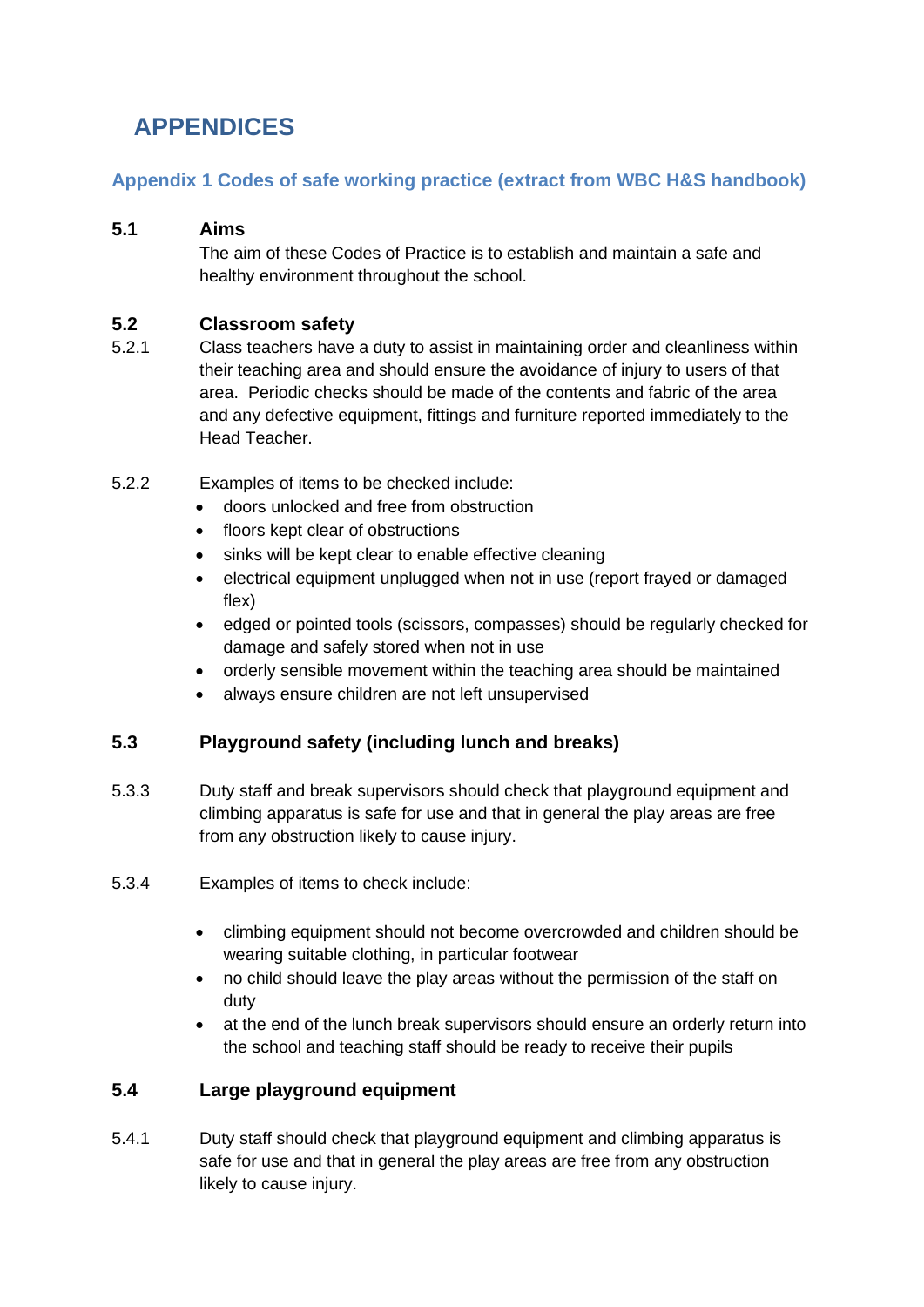- 5.4.2 The following rules relate to all play equipment:
	- Equipment must only be used under the direct supervision of a member of staff
	- Children must only be allowed to use age appropriate equipment
	- Numbers of pupils at any time must be limited such that overcrowding is avoided

#### **5.5 Staff and pupil safety**

- 5.5.1 Teaching and support staff should exercise effective supervision of the pupils and should integrate all relevant health and safety aspects into the teaching process and, if necessary, give special lessons in safety. Staff should always follow safe working procedures personally, giving clear instruction and warnings as often as necessary.
- 5.5.2 Aspects to be considered include:
	- children should observe standards of dress consistent with safety and/or hygiene and the reasons should be made clear to the pupils, examples include:
		- o suitable footwear for PE
		- o wearing of ear-rings not permitted for PE
		- o knives and other dangerous items are not allowed
	- children should be taught to exercise personal responsibility for safety of self and classmates
	- children should be taught to observe all school safety rules and in particular those relating to evacuation and procedures to be observed in the case of fire or other major emergency
- 5.5.3 Specific guidance, which is to be followed by all staff, is given in DfE and CLEAPPS documents on safe working in:
	- art and craft activities
	- physical education
	- electrical equipment
	- science activities
	- animals in schools
	- swimming
	- work at height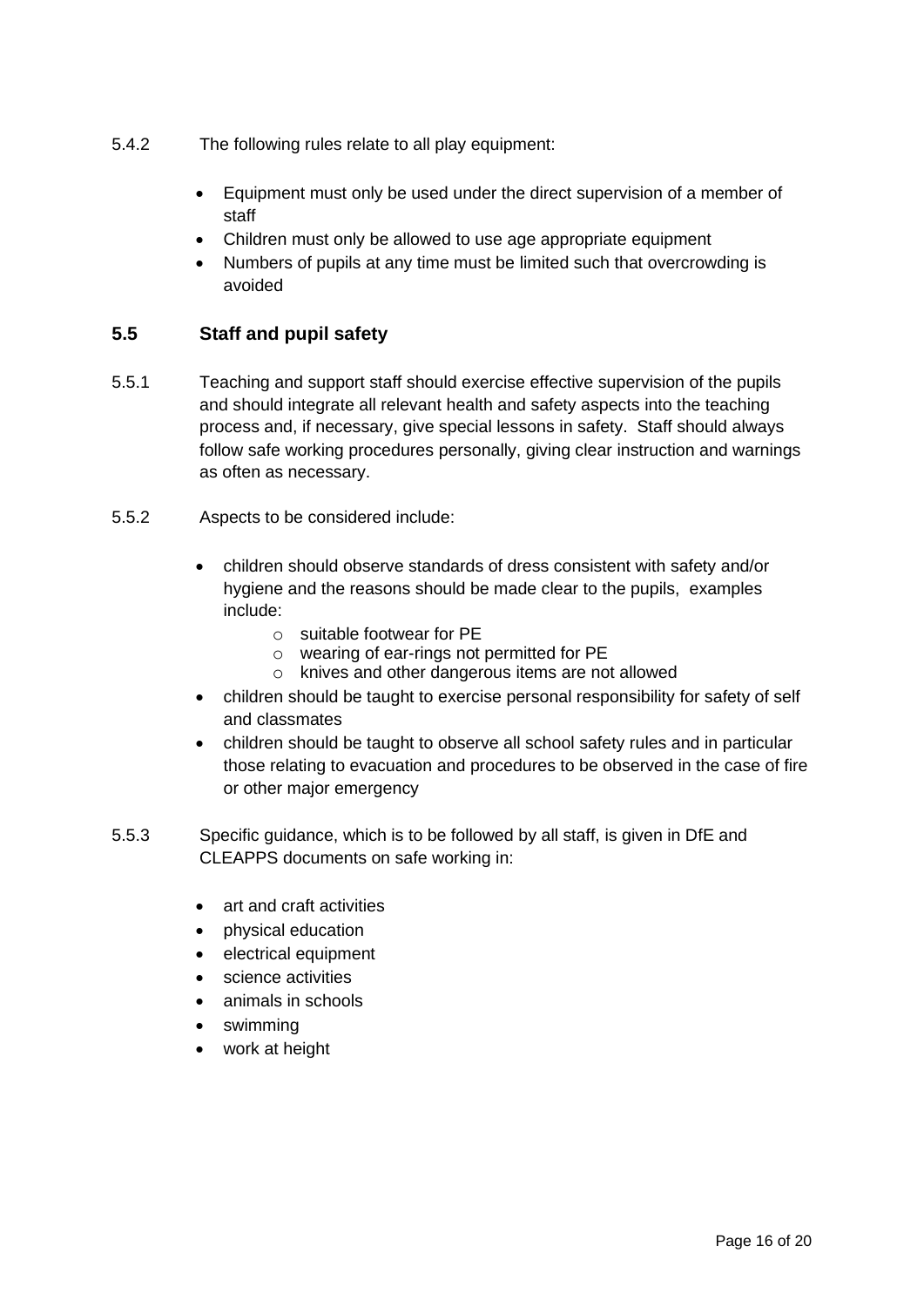# **5.6 Manual Handling**

- 5.6.1 Movement of heavy materials and equipment should only be undertaken by trained staff and, wherever possible, should be undertaken using some mechanical assistance e.g. a trolley. Procedures should be developed and recorded for the movement of items that frequently require such movement:
	- PE equipment erection and dismantling of such apparatus must only be undertaken by staff.
	- Piano this must only be moved by the Premises Manager.

## **5.7 Work at height**

- 5.7.1 The Work at Height Regulations 2005 extend to work at any height where there is a risk of a fall liable to cause personal injury. The mounting of displays and reaching for items from a high shelf are thus covered. Staff must ensure that:
	- Only the correct equipment is used to work at height, e.g. step ladders may be used by those staff training in working at heights. The use of chairs, desks etc. to gain height is expressly forbidden. Staff must not stand or kneel on desks to open or close windows.
	- Step ladders must be placed at right angles to the task to be carried out and must themselves be in a place of safety. If on a circulation route work must not be carried out if pupils are passing by.
	- Step ladders must be fully open and locked into position and the top step is not to be used unless the supports extend higher. They should only be used on a firm, level surface.
	- Step ladders must be examined prior to use to ensure that they are safe to use. If there is any doubt the step ladders are not to be used. Step ladders must be inspected by the Premises Manager on a 6 monthly basis. Step ladders are to be marked with a unique identifier and a record kept of inspections.

#### **5.8 Staff training and information**

- 5.8.1 The Head Teacher has delegated the role of being the Health and Safety focal point to the Business Manager who should obtain such information as is required to successfully discharge the requirements of the Health and Safety Policy. Information and training should be available to all staff, in particular those with specific duties which involve a higher than normal risk e.g. the Premises Manager.
- 5.8.2 Where information and/or advice is not locally available the Head Teacher should seek such information from the Council Health and Safety Team.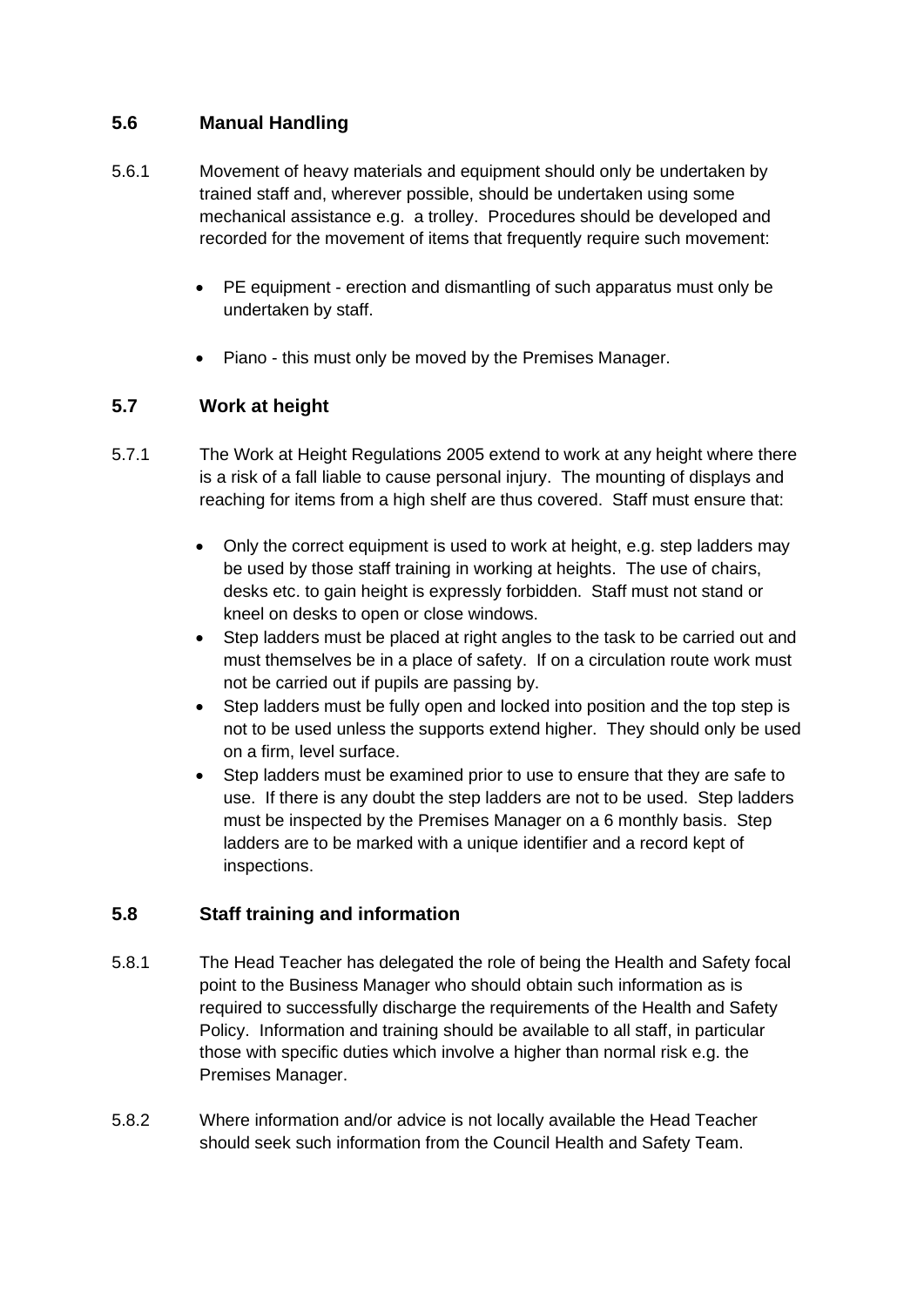# **5.9 Staff and workplace safety**

- 5.9.1 In order that the school can be maintained in a safe condition it is essential that all staff are fully aware of their responsibilities under health and safety legislation. In particular the following should be borne in mind:
	- staff should know and apply any special safety measures and arrangements that exist in their working environment e.g. use of ICT equipment, etc.
	- staff should observe standards of dress consistent with their duties e.g. maintaining hygiene when teaching cooking by wearing apron and tying back hair
	- staff should exercise good standards of hygiene and housekeeping
	- staff should know and be able to apply the emergency procedures which relate to evacuation, e.g. in a fire, and to first aid
	- staff must use and not interfere with any measures provided to ensure their continued health and safety e.g. staff should not remove protective covers on powered plant or electrical equipment
	- staff must co-operate with each other, teaching, non-teaching and support staff as well as contractors (cleaners, school meals service, etc.) in promoting improved safety measures
	- staff must report any perceived health and safety failings and any defective equipment to the Head teacher and Business Manager immediately such defect is discovered